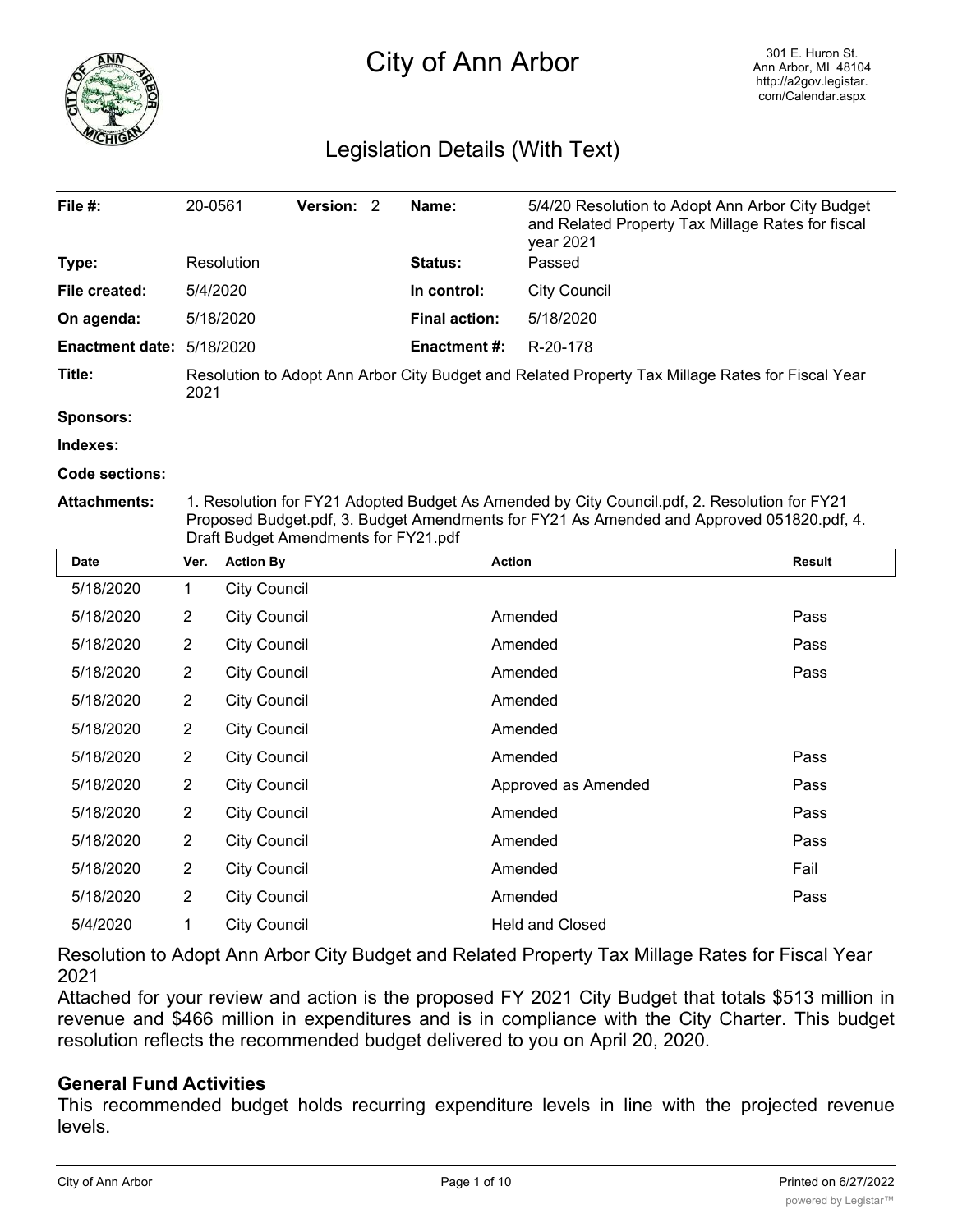| <b>Recurring Revenues</b><br>Non-recurring Revenues<br><b>Total Revenues</b> | EY 2021<br>\$112,585,428<br>1.261.900<br>\$113,847,328 |
|------------------------------------------------------------------------------|--------------------------------------------------------|
| <b>Recurring Expenditures</b>                                                | \$112,051,59                                           |
| <b>Non-recurring Expenditures</b>                                            | 726.144                                                |
| <b>Total Expenditures</b>                                                    | \$112,777,73                                           |

General Fund recurring expenditures increased by \$3,472,556 (+3.2%) compared to FY 2020's adopted budget, and recurring revenues increased by \$3,910,048 (3.6%). Below is a summary of non -recurring expenditures:

| <b>General Fund Non-recurring Expenditures</b>                                 | FY 2021                          |
|--------------------------------------------------------------------------------|----------------------------------|
| City Administrator-Intern/Job Corps Program                                    | 80,000                           |
| City Administrator-Clerks Office-Creation of Satellite Office for Voter25,000£ |                                  |
| City Administrator-Clerk's Office-High Speed Tabulator                         | 50,000                           |
| City Administrator-926 Mary Street Building Analysis                           | 10,000                           |
| City Administrator-ADA accessibility improvements                              | 25,000                           |
| City Administrator-Sustainability Office-Lead for America Fellow               | 47,500                           |
| Community Services-Building-Deer Management Funding-Reduce for CO              |                                  |
| <b>Community Services-Planning-Internship</b>                                  | 25,000                           |
| <b>Public Services-Systems Planning-Treeline Trail</b>                         | 40,000                           |
| Public Services-Systems Planning-Center of the City                            | 20,000                           |
| <b>Public Services-Resident Driven Sidewalk Gap Program</b>                    | 100,00                           |
| Public Services-Superior Dam gate painting project                             | 50,000                           |
| Police - Command staff professional development training                       | 25,000                           |
| Police-Bicycles & protective gear                                              | 12,500                           |
| Police-Bicycle racks                                                           | 2,40 <sub>C</sub>                |
| Fire-Imagetrend software account services                                      | 12,600                           |
| Fire-RFP for architectural plans for Station 4                                 | 200,00                           |
| Fire-Tornado siren repairs                                                     | 16,000                           |
| Fire-Renovations to Fire Station #1                                            | 136,000                          |
| Non-Departmental-Inclusion training                                            | 97,000                           |
| Non-Departmenal-Reduce for Capital Sinking Fund Transfer in FY2307,85          |                                  |
| Non-Departmental-Workforce planning program                                    | <u> 160.001</u>                  |
| <b>Total General Fund Non-recurring Expenditures</b>                           | <u>726.14.</u><br>$\mathfrak{L}$ |

#### **FTEs**

The City's FTEs are proposed to increase from 762, as amended during FY20, to 771 in FY 2021 (excluding transfers between Service Areas and net of incidental changes):

- · 1.0 FTE increase in Community Services, Housing Commission (amended during FY 2020)
- · 1.0 FTE increase in Safety Services, Police (amended during FY 2020)
- · 1.0 FTE increase in City Administrator, Sustainability (amended during FY 2020)
- · 2.0 FTE increase in Public Services, Engineering
- · 1.0 FTE increase in Community Services, Housing Commission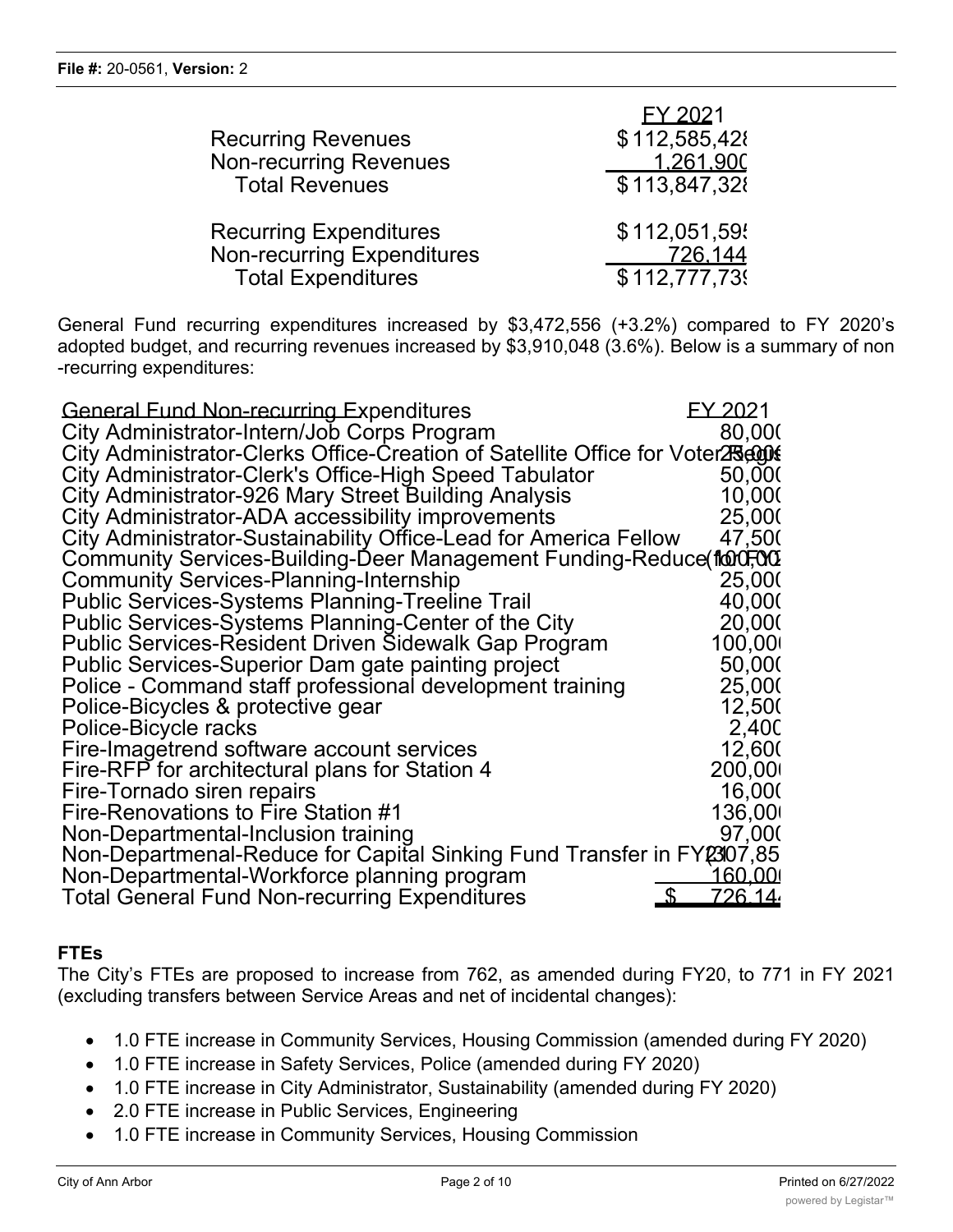- · 0.15 FTE increase in Community Services, Planning
- · 0.75 FTE increase in City Attorney
- · 2.0 FTE increase in Financial Services, Information Technology
- · 1.0 FTE increase in Safety Services, Police
- · 3.0 FTE increase in City Administrator, Sustainability
- · 0.175 FTE increase in City Administrator, Human Resources
- · 1.0 FTE decrease in City Administrator, Communications

As part of the workforce planning initiative, Council is authorizing staff to exceed the authorized 771 FTEs by 10 on a temporary basis.

#### **Millage Rates**

The following millages are the maximum allowable levy after the Headlee rollback multiplier is applied (for FY 2021 the Headlee rollback multiplier is anticipated to be 0.9912):

|                                                | <b>PROPOSE ACTUAL</b> |                 |                |
|------------------------------------------------|-----------------------|-----------------|----------------|
|                                                | FY 2021               |                 | FY 2021 CHANGE |
| <b>GENERAL OPERATING</b>                       | 5.8365                | 5.8884          | (0.051)        |
| <b>EMPLOYEE BENEFITS</b>                       | 1.9454                | 1.9627          | (0.017)        |
| <b>AAATA</b>                                   | 1.9454                | 1.9627          | (0.017)        |
| <b>REFUSE COLLECTION</b>                       | 2.3341                | 2.3549          | (0.020)        |
| STREET, BRIDGE & SIDEWALK MILLAGE              | 2.0291                | 1.9981          | 0.031(         |
| PARK MAINTENANCE & CAPITAL IMPROVEMENTS        |                       | 1.0903          | (0.009)        |
| OPEN SPACE & PARKLAND PRESERVATIOND 4519 04560 |                       |                 | (0.004)        |
| <b>TOTAL</b>                                   |                       | 15.6231 15.7131 | (0.090)        |

Prepared by: Matthew V. Horning, Interim Chief Financial Officer

Approved by: Tom Crawford, Interim City Administrator

Whereas, City Council has reviewed the City Administrator's proposed budget for FY 2021 for the City of Ann Arbor, which was submitted on April 20, 2020 in accordance with Charter Section 8.2; and

Whereas, A public hearing and various public meetings have been held to obtain citizen input on the proposed budget; and

RESOLVED, That Council adopts the General Fund Allocations as listed in the FY 2021 Consolidated Plan, to be funded out of the Community Development Budget;

RESOLVED, That any contributions to the Special Assistance Fund in excess of the budgeted amount, shall be appropriated at the time of receipt and for the purpose of the Ann Arbor Assistance Fund;

RESOLVED, That any funds contributed to the Parks Memorials and Contributions fund in excess of the budgeted amount shall be appropriated at the time of receipt for the purpose of that fund without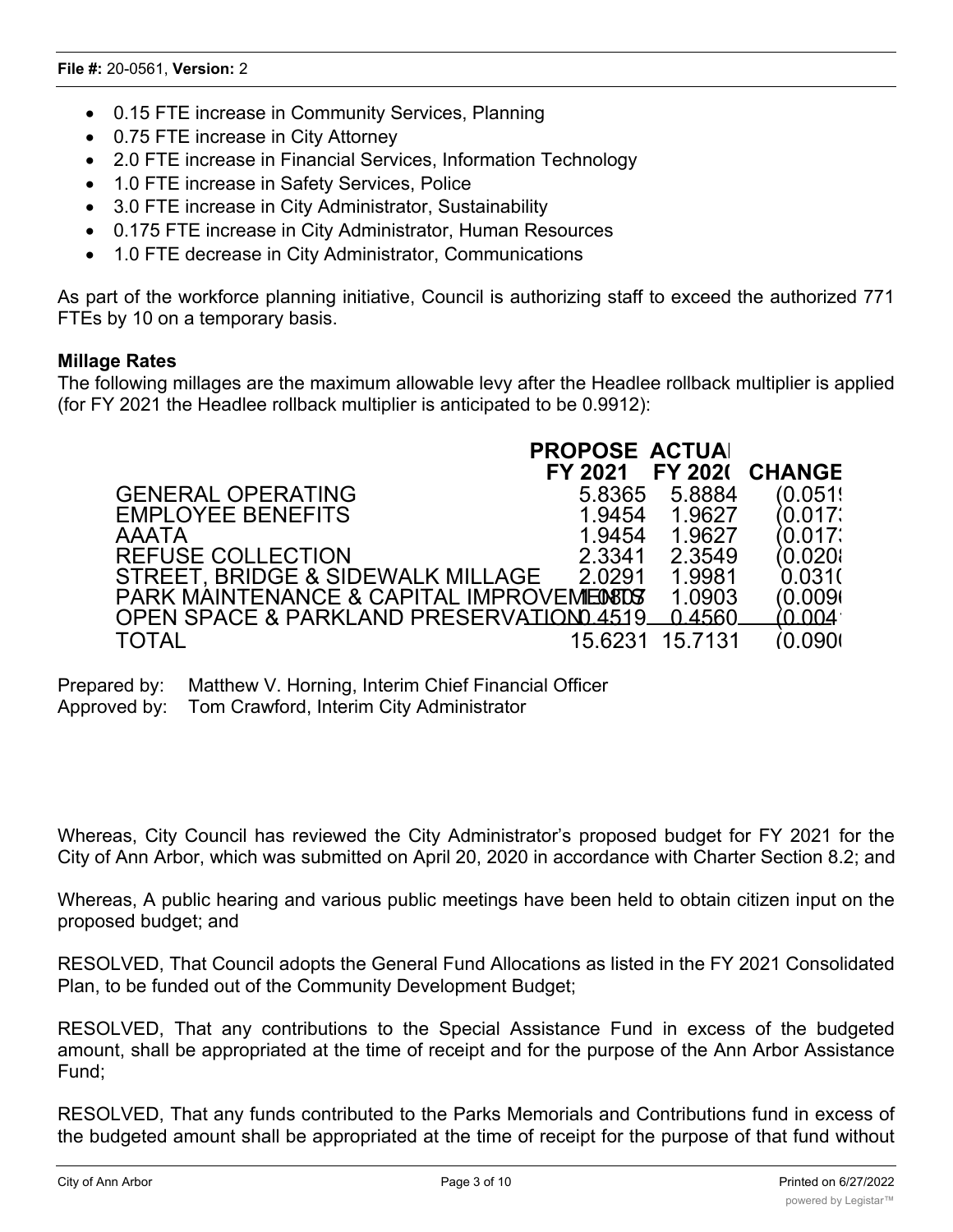regard to fiscal year;

RESOLVED, That any contributions to the Drug Enforcement Fund, the Federal Equitable Sharing Forfeiture Fund and the Michigan Justice Training Fund in excess of the budgeted amount, shall be appropriated at the time of receipt, without regard to fiscal year, and for the purpose of the Drug Enforcement Fund, the Federal Equitable Sharing Forfeiture Fund and the Michigan Justice Training Fund, respectively;

RESOLVED, That the proposed list of Capital Improvement projects in the amount of \$253,948,050 are approved; and that \$60,676,050 be appropriated in FY 2021 for these or similar projects, within the respective funds, as determined by the Service Area, and may be carried forward without regard to fiscal year;

RESOLVED, That the Technology Improvement projects in the amount of \$1,640,268 be appropriated without regard to fiscal year;

RESOLVED, That a total 771 full-time equivalent positions be adopted in the FY 2021 budget;

RESOLVED, That as part of the workforce planning initiative, Council is authorizing staff to exceed the authorized 771 FTEs by 10 on a temporary basis;

RESOLVED, That the City Administrator be authorized to transfer funds between service units within the designated service areas or from Non-Departmental within the same fund, or from the City Administrator budget within the same fund;

RESOLVED, that any unspent FY 2020 Special Event Funding in the General Fund Building & Rental service unit budget carry forward to FY 2021;

RESOLVED, that any unspent FY 2020 Annexation Funding in the General Fund Planning service unit budget carry forward to FY 2021;

RESOLVED, that any unspent DDA Grants included in the FY21 budget and approved by the DDA Board may be carried forward without regard to fiscal year;

RESOLVED, That the City Council approve the proposed FY 2021 Ann Arbor-Ypsilanti SmartZone LDFA budget, as a component unit of the City of Ann Arbor in Fiscal Year 2021 in a dedicated fund containing \$6,085,125 in revenues and \$6,085,125 in expenditures;

RESOLVED, That the following appropriations constitute the General Fund budget for FY 2021;

Community Services (Services Services)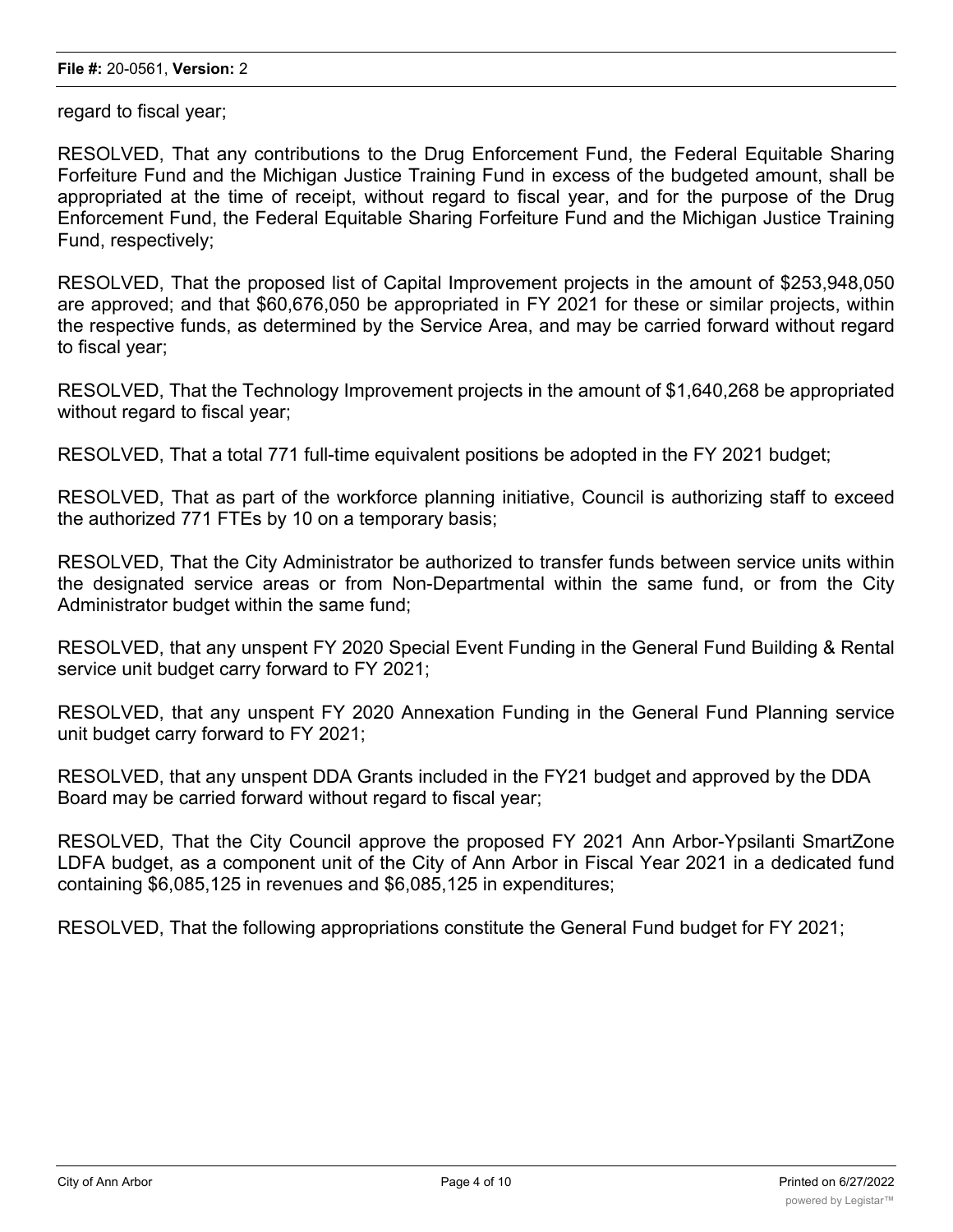## **REVENUES**

| <b>CITY ATTORNEY</b>                     | \$<br>283,366 |
|------------------------------------------|---------------|
| <b>CITY ADMINISTRATOR</b>                |               |
| <b>Human Resources</b>                   | 309,644       |
| Safety                                   | 358,839       |
| <b>Clerk Services</b>                    | 245,053       |
| <b>Fleet &amp; Facilities</b>            | 1,720,490     |
| Communications                           | 334,000       |
| <b>COMMUNITY SERVICES</b>                |               |
| <b>Community Development</b>             | 3,022,955     |
| <b>Building &amp; Rental Services</b>    | 1,218,700     |
| Planning                                 | 480,010       |
| <b>Parks and Recreation Services</b>     | 4,772,411     |
| <b>FINANCIAL SERVICES</b>                |               |
| <b>Financial and Budget Planning</b>     | 19,743,948    |
| Treasury                                 | 51,589,549    |
| <b>Information Technology</b>            | 4,147,669     |
| <b>PUBLIC SERVICES</b>                   |               |
| Engineering                              | 2,278,539     |
| <b>Public Works</b>                      | 49,211        |
| <b>Public Services Administration</b>    | 86,648        |
| <b>Water Treatment</b>                   | 425,000       |
| <b>SAFETY SERVICES</b>                   |               |
| Police                                   | 3,932,368     |
| Fire                                     | 679,680       |
| <b>DISTRICT COURT</b>                    | 1,798,529     |
| NON-DEPARTMENTAL                         | 16,370,719    |
| TOTAL GENERAL FUND REVENUES\$113,847,328 |               |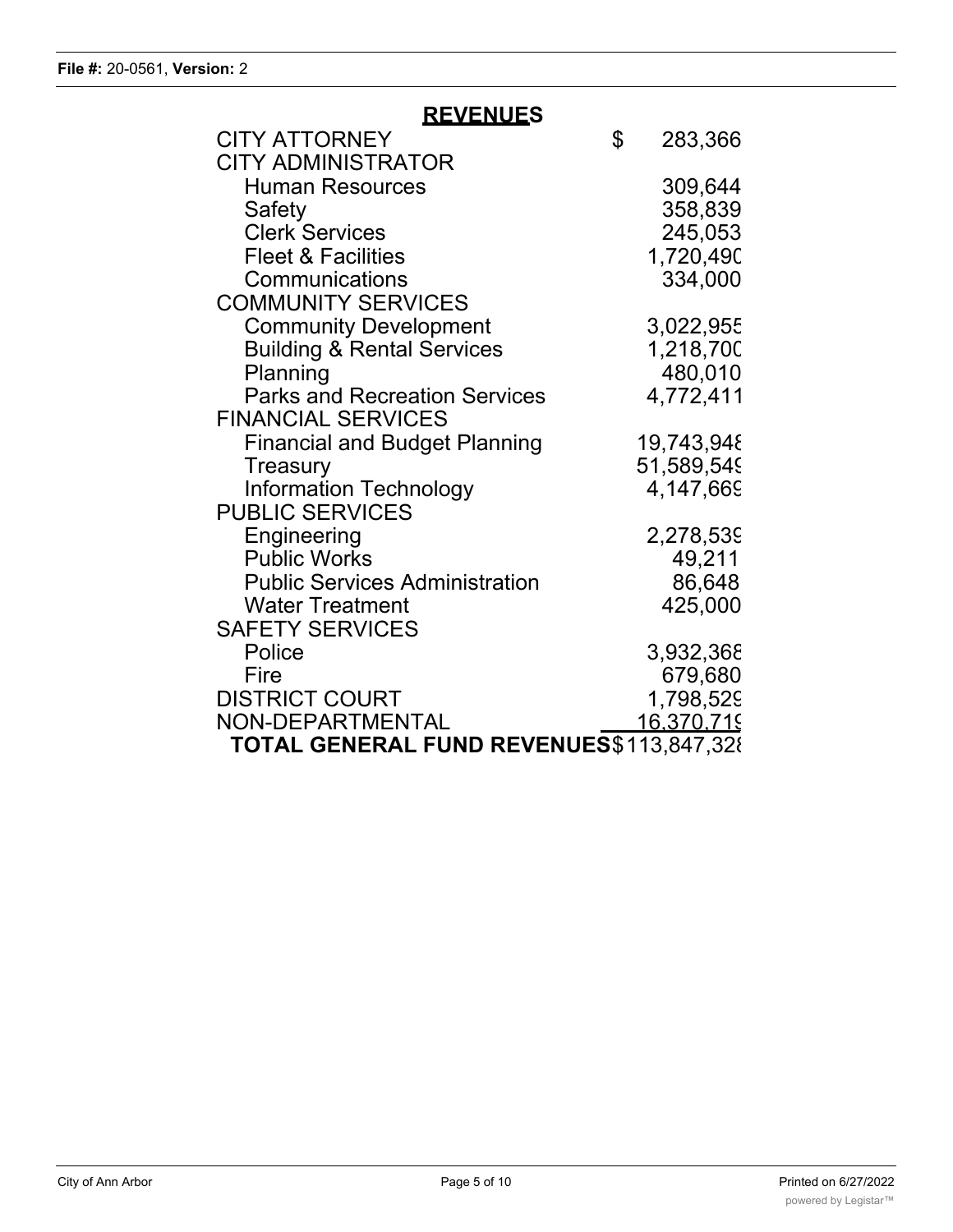| <b>EXPENDITURES</b>                              |                   |
|--------------------------------------------------|-------------------|
| <b>MAYOR AND CITY COUNCIL</b>                    | \$<br>492,262     |
| <b>CITY ATTORNEY</b>                             | 2,561,961         |
| <b>CITY ADMINISTRATOR</b>                        |                   |
| <b>City Administrator</b>                        | 1,177,144         |
| <b>Human Resources</b>                           | 2,210,982         |
| <b>Clerk Services</b>                            | 1,609,511         |
| <b>Police Commission</b>                         | 150,000           |
| Safety                                           | 351,820           |
| Sustainability & Innovation                      | 549,045           |
| <b>Fleet &amp; Facilities</b>                    | 3,539,066         |
| <b>Communications Office</b>                     | 459,343           |
| <b>COMMUNITY SERVICES</b>                        |                   |
| <b>Building &amp; Rental Services</b>            | 1,263,597         |
| Planning                                         | 1,431,930         |
| <b>Community Development</b>                     | 5,050,508         |
| <b>Parks and Recreation</b>                      | 8,836,952         |
| <b>FINANCIAL SERVICES</b>                        |                   |
| Accounting                                       | 862,661           |
| Assessor                                         | 1,124,066         |
| <b>Financial and Budget Planning</b>             | 1,112,166         |
| <b>Information Technology</b>                    | 4,069,330         |
| Procurement                                      | 161,023           |
| <b>Risk Management</b>                           | 118,379           |
| <b>Treasury</b>                                  | 974,718           |
| <b>PUBLIC SERVICES</b>                           |                   |
| <b>Public Works</b>                              | 49,091            |
| Engineering                                      | 4,652,261         |
| <b>Public Services Administration</b>            | 118,349           |
| <b>Systems Planning</b>                          | 60,000            |
| <b>Water Treatment Services</b>                  | 459,494           |
| <b>SAFETY SERVICES</b>                           |                   |
| Police                                           | 30,746,848        |
| Fire                                             | 17,232,601        |
| <b>DISTRICT COURT</b>                            | 4,975,589         |
| NON-DEPARTMENTAL                                 | <u>16.377.042</u> |
| <b>TOTAL GENERAL FUND EXPENDITURES 2,777,739</b> |                   |

RESOLVED, That the following other funds revenue and expenditure appropriations are adopted for FY 2021 budget; and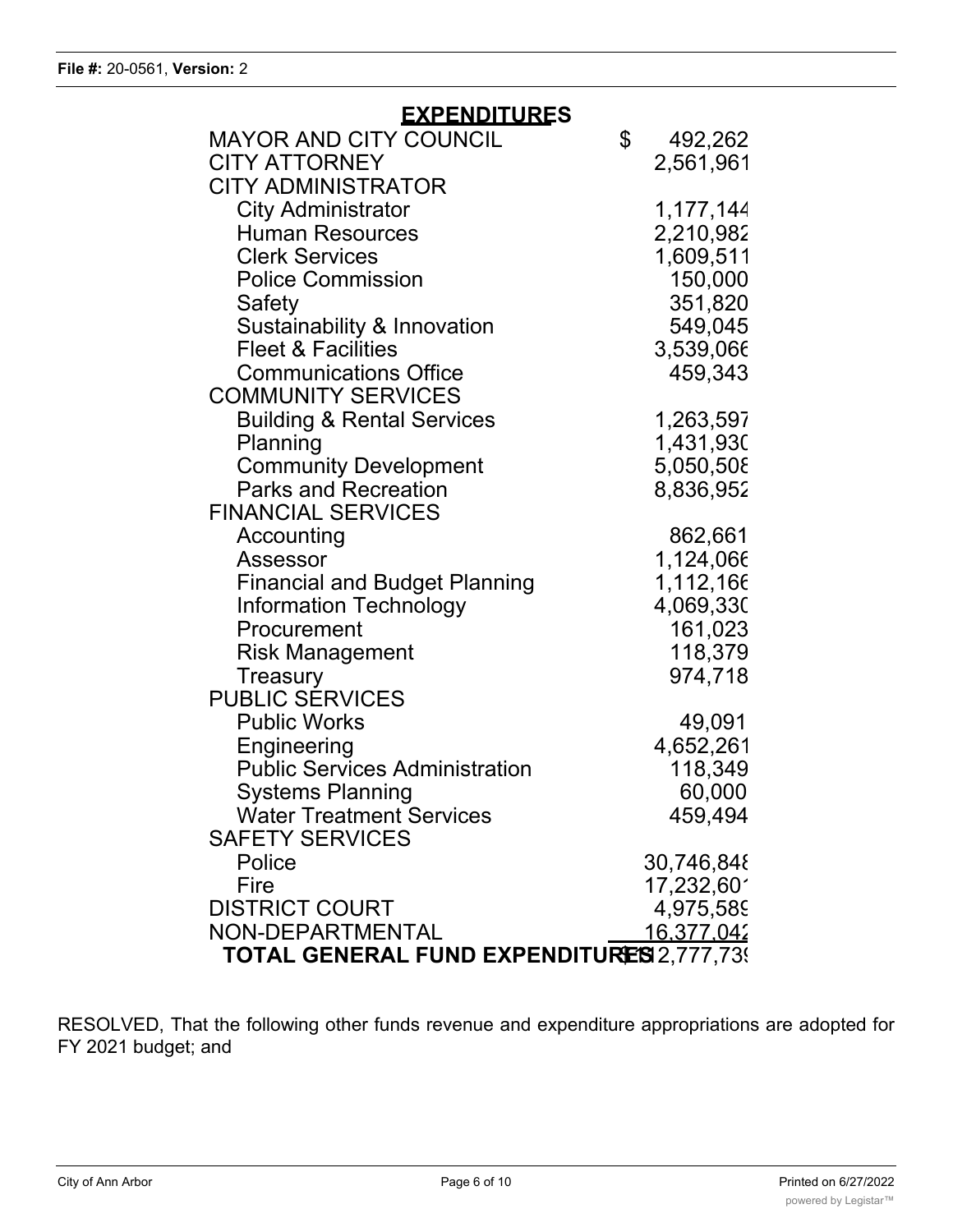## **REVENUES**

| Fund                                                     | <b>Fund Name</b>                                 | <b>Amount</b>       |
|----------------------------------------------------------|--------------------------------------------------|---------------------|
| 0001 DDA/HOUSING FUND                                    |                                                  | \$<br>1,301,50      |
| 0002 ENERGY PROJECTS                                     |                                                  | 160,44              |
|                                                          | 0003 DOWNTOWN DEVELOPMENT AUTHORITY              | 9,915,40            |
| 0009 SMART ZONE LDFA                                     |                                                  | 6,085,12            |
| 0010 GENERAL                                             |                                                  | 113,847,3:          |
| 0011 CENTRAL STORES                                      |                                                  | 1,229,67            |
| 0012 FLEET SERVICES                                      |                                                  | 8,788,73            |
| 0014 INFORMATION TECHNOLOGY                              |                                                  | 9,932,92            |
|                                                          | 0016 COMMUNITY TELEVISION NETWORK                | 2,140,49            |
| 0021 MAJOR STREET                                        |                                                  | 15,169,40           |
| 0022 LOCAL STREET                                        |                                                  | 3,185,70            |
| 0023 COURT FACILITIES                                    |                                                  | 225,00              |
|                                                          | 0024 OPEN SPACE & PARKLAND PRESERVATION, 014, 70 |                     |
| 0025 BANDEMER PROPERTY<br>0026 CONSTRUCTION CODE FUND    |                                                  | 9,215               |
| 0027 DRUG ENFORCEMENT                                    |                                                  | 4,852,93            |
| 0028 FEDERAL EQUITABLE SHARING                           |                                                  | 49,03'<br>178,54.   |
| 0033 DDA PARKING MAINTENANCE                             |                                                  |                     |
|                                                          | 0034 PARKS MEMORIALS & CONTRIBUTIONS             | 10,693,00<br>170,78 |
| 0035 GENERAL DEBT SERVICE                                |                                                  | 10,006,76           |
| 0036 METRO EXPANSION                                     |                                                  | 440,98              |
| 0038 ANN ARBOR ASSISTANCE                                |                                                  | 5,227               |
| 0041 OPEN SPACE ENDOWMENT                                |                                                  | 32,836              |
| 0042 WATER SUPPLY SYSTEM                                 |                                                  | 31,812,01           |
| 0043 SEWAGE DISPOSAL SYSTEM                              |                                                  | 34,745,75           |
| 0048 AIRPORT                                             |                                                  | 964,17              |
| 0049 PROJECT MANAGEMENT                                  |                                                  | 5,522,92            |
| 0052 VEBA TRUST                                          |                                                  | 14,413,53           |
| 0053 POLICE AND FIRE RELIEF                              |                                                  | 66,097              |
| 0054 CEMETERY PERPETUAL CARE                             |                                                  | 5,343               |
| 0055 ELIZABETH R DEAN TRUST                              |                                                  | 61,274              |
| 0057 RISK FUND                                           |                                                  | 34,495,95           |
| 0058 WHEELER CENTER                                      |                                                  | 596,70              |
|                                                          | 0059 EMPLOYEES RETIREMENT SYSTEM                 | 51,672,53           |
| 0061 ALTERNATIVE TRANSPORTATION                          |                                                  | 670,59              |
|                                                          | 0062 STREET, BRIDGE & SIDEWALK MILLAGE           | 15,613,05           |
| 0063 DDA PARKING SYSTEM                                  |                                                  | 31,118,40           |
| 0064 MICHIGAN JUSTICE TRAINING                           |                                                  | 21,298              |
| 0069 STORMWATER SEWER SYSTEM                             |                                                  | 13,225,10           |
| 0070 AFFORDABLE HOUSING                                  |                                                  | 17,298              |
| 0072 SOLID WASTE FUND                                    | 0071 PARK MAINTENANCE & CAPITAL IMPROVEMENTS2    |                     |
|                                                          |                                                  | 18,623,94           |
| 0082 STORMWATER BOND<br>0084 DEVELOPER OFFSET MITIGATION |                                                  | 5,055,00<br>600,00  |
|                                                          | 0086 2019-A CAPITAL IMPROVEMENT BONDS            | 4,059,20            |
| 0088 SEWER BOND                                          |                                                  | 16,125,75           |
| 0089 WATER BOND                                          |                                                  | 18,104,00           |
| 0096 WATER BOND                                          |                                                  | 574,20              |
|                                                          |                                                  |                     |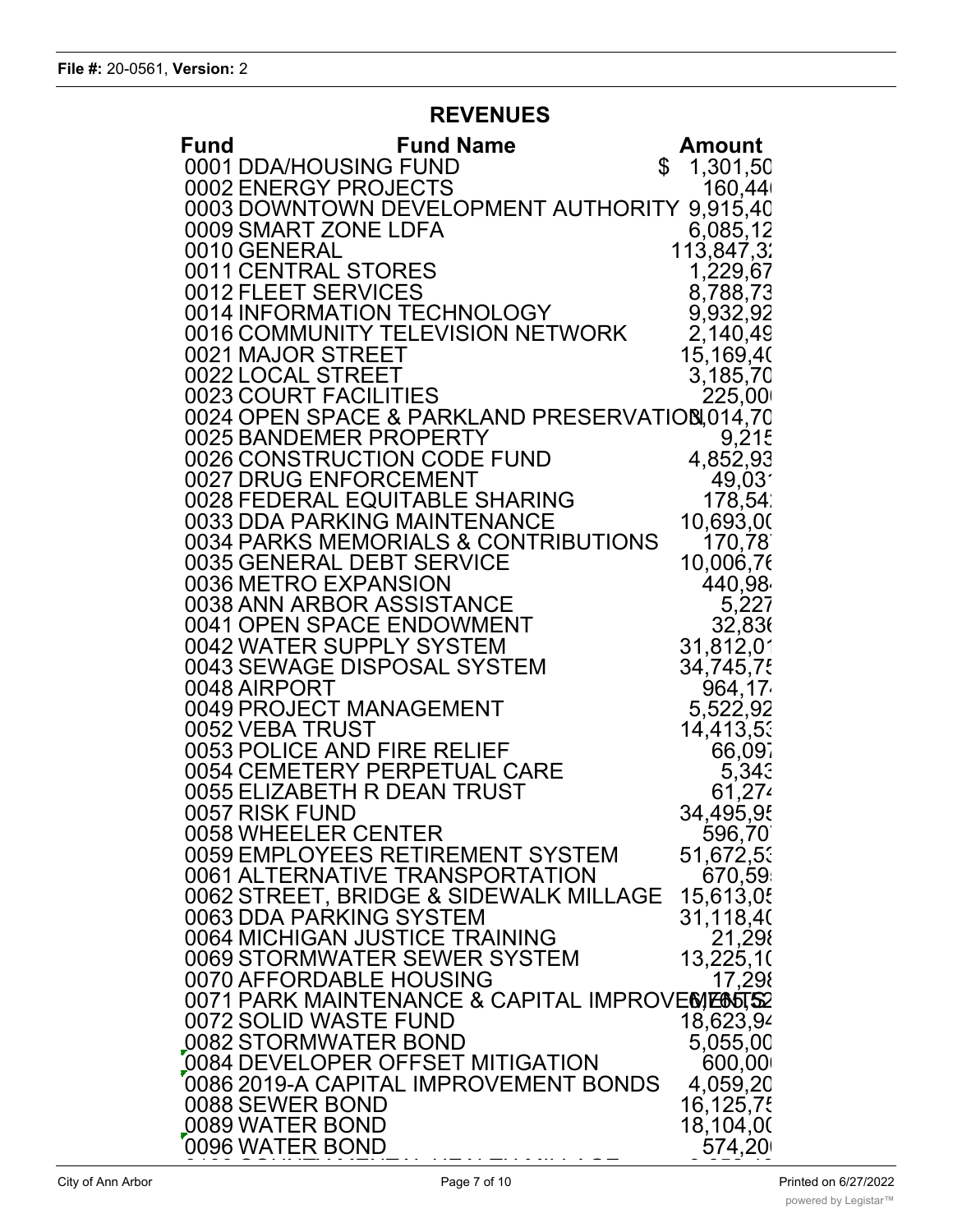**File #:** 20-0561, **Version:** 2

| 0100 COUNTY MENTAL HEALTH MILLAGE<br>0101 CAPITAL SINKING FUND<br>00CPGENERAL CAPITAL FUND | 3,652,40<br>100,00<br>2.556.00 |
|--------------------------------------------------------------------------------------------|--------------------------------|
|                                                                                            | \$512.673.8                    |

de la segunda de la segunda de la segunda de la segunda de la segunda de la segunda de la segunda de la segund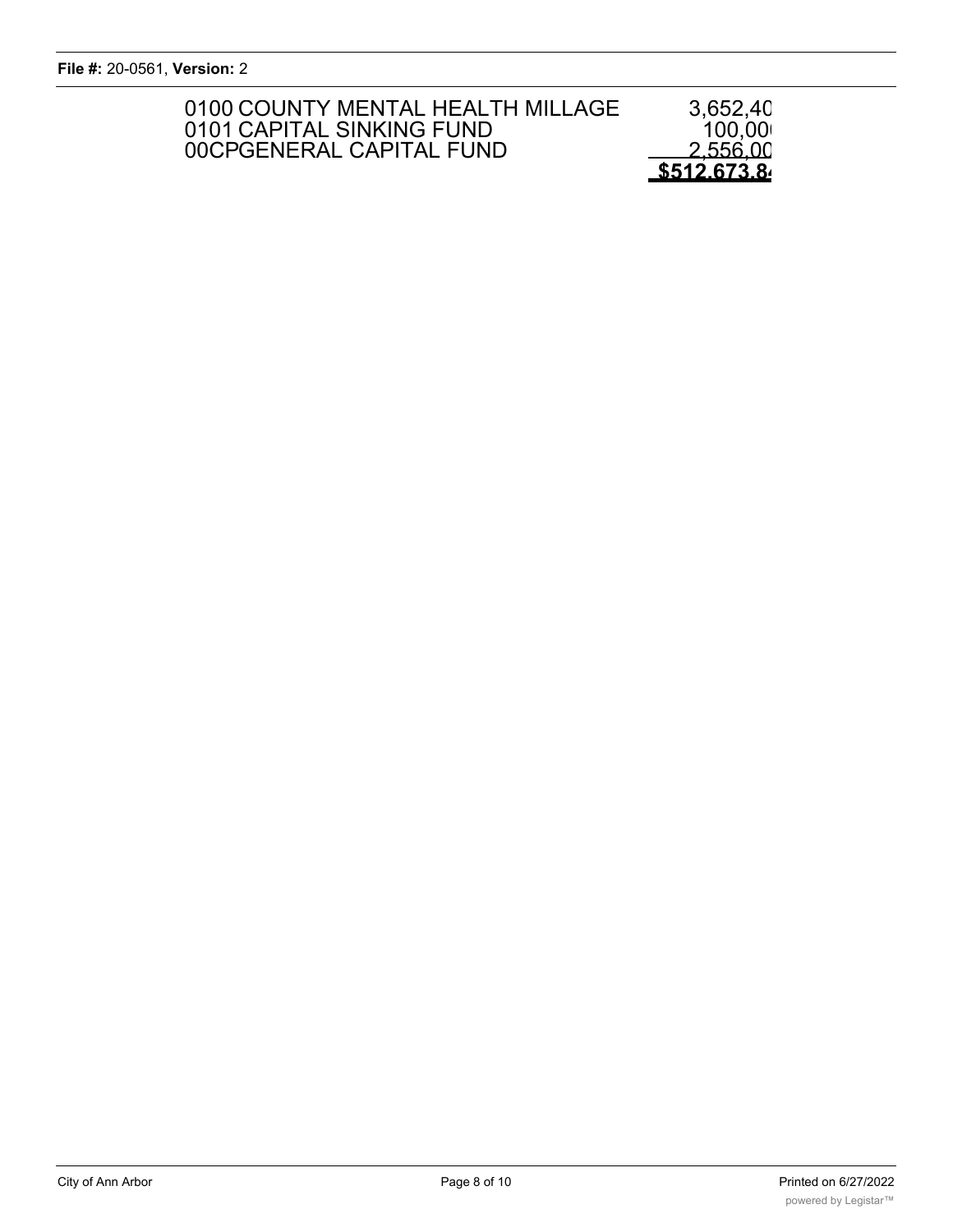## **EXPENDITURES**

| <b>Fund</b> | <b>Fund Name</b>                                               | <b>Amount</b>         |
|-------------|----------------------------------------------------------------|-----------------------|
|             | 0001 DDA/HOUSING FUND                                          | \$<br>1,301,500       |
|             | 0002 ENERGY PROJECTS                                           | 159,819               |
|             | 0003 DOWNTOWN DEVELOPMENT AUTHORITY                            | 9,915,400             |
|             | 0009 SMART ZONE LDFA                                           | 6,085,12              |
|             | 0010 GENERAL                                                   | 112,777,73            |
|             | 0011 CENTRAL STORES                                            | 1,229,67              |
|             | 0012 FLEET SERVICES                                            | 8,763,80              |
|             | 0014 INFORMATION TECHNOLOGY                                    | 9,521,79              |
|             | 0016 COMMUNITY TELEVISION NETWORK                              | 2,000,42              |
|             | 0021 MAJOR STREET                                              | 15, 153, 35           |
|             | 0022 LOCAL STREET                                              | 3,185,70              |
|             | 0023 COURT FACILITIES                                          | 225,000               |
|             | 0024 OPEN SPACE & PARKLAND PRESERVATION                        | 1,425,51              |
|             | 0025 BANDEMER PROPERTY<br>0026 CONSTRUCTION CODE FUND          | 6,290                 |
|             | 0027 DRUG ENFORCEMENT                                          | 4,852,934<br>47,235   |
|             | 0028 FEDERAL EQUITABLE SHARING                                 | 175,879               |
|             | 0033 DDA PARKING MAINTENANCE                                   | 10,693,00             |
|             | 0034 PARKS MEMORIALS & CONTRIBUTIONS                           | 100,787               |
|             | 0035 GENERAL DEBT SERVICE                                      | 10,006,76             |
|             | 0036 METRO EXPANSION                                           | 440,984               |
|             | 0038 ANN ARBOR ASSISTANCE                                      | 5,000                 |
|             | 0041 OPEN SPACE ENDOWMENT                                      | 15,000                |
|             | 0042 WATER SUPPLY SYSTEM                                       | 23,452,03             |
|             | 0043 SEWAGE DISPOSAL SYSTEM                                    | 25,433,01             |
|             | 0048 AIRPORT                                                   | 939,160               |
|             | 0049 PROJECT MANAGEMENT                                        | 5,522,920             |
|             | 0052 VEBA TRUST                                                | 927,519               |
|             | 0053 POLICE & FIRE RELIEF                                      | 50,000                |
|             | 0055 ELIZABETH R DEAN TRUST                                    | 61,274                |
|             | 0057 RISK FUND                                                 | 33,752,65             |
|             | 0058 WHEELER CENTER                                            | 435,219               |
|             | 0059 EMPLOYEES RETIREMENT SYSTEM                               | 46,290,71             |
|             | 0061 ALTERNATIVE TRANSPORTATION                                | 542.849               |
|             | 0062 STREET, BRIDGE & SIDEWALK MILLAGE                         | 14,279,53             |
|             | 0063 DDA PARKING SYSTEM                                        | 31,118,40             |
|             | 0064 MICHIGAN JUSTICE TRAINING                                 | 21,000                |
|             | 0069 STORMWATER SEWER SYSTEM                                   | 10,143,00             |
|             | 0071 PARK MAINTENANCE & CAPITAL IMPROVEMENTS6,28.              |                       |
|             | 0072 SOLID WASTE FUND                                          | 18,232,01             |
|             | 0082 STORMWATER BOND                                           | 5,055,000             |
|             | 0086 2019-A CAPITAL IMPROVEMENT BONDS                          | 4,059,200             |
|             | 0088 SEWER BOND                                                | 16,125,75             |
|             | 0089 WATER BOND<br>IITAI TII MII I A <sub>CD</sub><br>ITYINTNI | 18,104,00<br>2.052.00 |
|             | Page 9 of 10                                                   | Print                 |